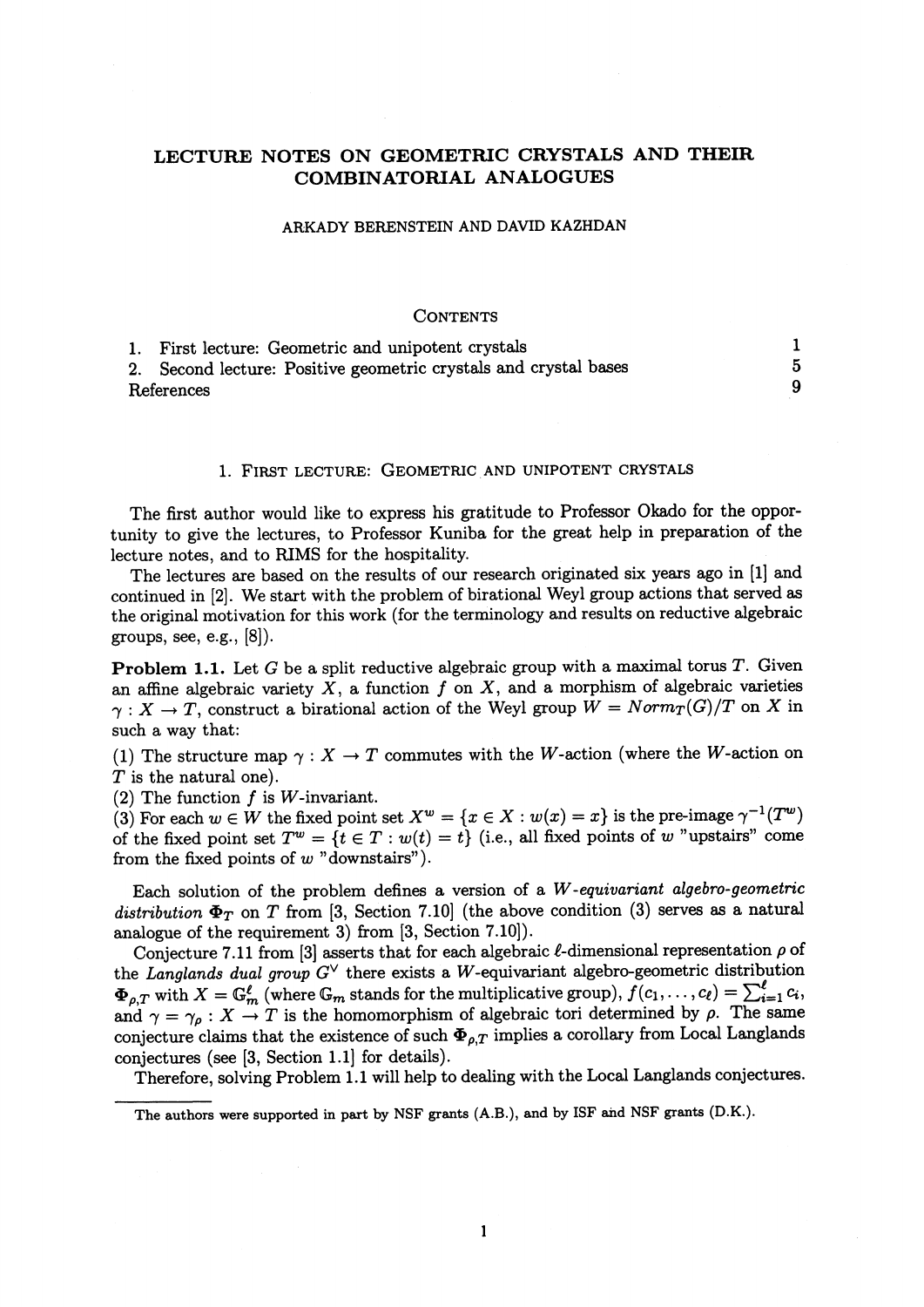**Example 1.2.** Let  $X=\mathbb{G}_{m}^{4}, G=\{(A, A')\mid A, A'\in GL_{2}, \det A=\det A'\}.$  $T=\{ (t_{1},t_{2};t_{1},t_{2})|t_{1}t_{2}\}=t_{1}t_{2}$ ,  $\mathbf{W}=(\mathbf{Z}/2\mathbf{Z})\times(\mathbf{Z}/2\mathbf{Z}).$  $\begin{array}{l}\nW = (\mathbb{Z}/2\mathbb{Z}) \times (\mathbb{Z}/2\mathbb{Z})\colon \\
\gamma\begin{pmatrix} a & b \\ c & d \end{pmatrix} = (ab, cd; ac, bd)\in T, \ f\begin{pmatrix} a & b \\ c & d \end{pmatrix}=a+b+c+d\in A^{1}.$  $s_1\begin{pmatrix} a & b \\ c & d \end{pmatrix} = \begin{pmatrix} c\frac{a+d}{b+c} & d\frac{b+c}{a+d} \\ a\frac{b+c}{c} & b\frac{a+d}{c} \end{pmatrix}, \ s_2\begin{pmatrix} a & b \\ c & d \end{pmatrix} = \begin{pmatrix} b\frac{a+d}{b+c} & a\frac{b+c}{a+d} \\ d\frac{b+c}{c} & c\frac{a+d}{c} \end{pmatrix} .$ 

Clearly,  $s_{1}s_{2}=s_{2}s_{1}$  and the function f is W-invariant. It is also easy to see that  $s_{1}(M)=$ M if and only if  $ab=cd$ , i.e., fixed point of  $s_{1}$  in  $X=\mathbb{G}_{m}^{4}$  are governed by the fixed points of  $s_{1}$  in T. The same for  $s_{2}$ . One can show that the W-action on X satisfying the requirements of Problem 1.1 is unique.

In order to solve Problem 1.1, we introduced *geometric crystals* in [1]. Let  $I$  be the vertex set of the Dynkin diagram of  $G$  and  $\alpha_{i}^{\vee} : \mathbb{G}_{m} \rightarrow T$ ,  $\alpha_{i} : T \rightarrow \mathbb{G}_{m}$  be respectively simple  $coroots$  and simple roots of  $G$ . The natural pairing between simple roots and simple coroots defines the Cartan matrix  $a_{ij}=\langle\alpha_{j}, \alpha_{i}^{\vee}\rangle$ . In particular, if  $G=GL_{2}$ ,  $\alpha_{1}^{\vee}(c)=\begin{pmatrix} c & 0 \\ 0 & -1 \end{pmatrix}$ ,

then 
$$
\alpha_1 \begin{pmatrix} t_1 & 0 \\ 0 & t_2 \end{pmatrix} = \frac{t_1}{t_2}, \langle \alpha_1, \alpha_1^{\vee} \rangle = 2.
$$

Definition 1.3. A decorated geometric crystal is a 6-tuple  $\mathcal{X}=(X,\gamma, f, \varphi_{i}, \varepsilon_{i}, e_{i}|i\in I),$ where:

- $\bullet$  X is an irreducible algebraic variety.
- $\bullet \ \gamma \text{ is rational morphism } X \to T.$
- $\bullet$   $f, \varphi_{i}, \varepsilon_{i} : X \rightarrow A^{1}$  are rational functions.

 $\bullet$  each  $e_{\mathbf{i}}: \mathbb{G}_{m}\times X\rightarrow X$  is a unital rational action of the multiplicative group  $\mathbb{G}_{m}$  (to be denoted by  $(c, x) \mapsto e_{i}^{c}(x)$  such that for each  $i \in I$  one has:

$$
\gamma(e_i^c(x)) = \alpha_i^{\vee}(c)\gamma(x), \varepsilon_i(x) = \alpha_i(\gamma(x))\varphi_i(x), \varepsilon_i(e_i^c(x)) = c\varepsilon_i(x), \varphi_i(e_i^c(x)) = c^{-1}\varphi_i(x),
$$
\n(1.1) 
$$
f(e_i^c(x)) = f(x) + \frac{c-1}{\varphi_i(x)} + \frac{c^{-1}-1}{\varepsilon_i(x)}
$$

for  $x \in X, c \in \mathbb{G}_{m}$ ; and for each  $i\neq j$  one has the following geometric version of Verma  $relations$  (see  $\left[1,\, {\rm Lemma}\,\, 2.1\right]$  and  $\left[7,\, {\rm Proposition}\,\, 39.3.7\right])$ :

$$
e_i^{c_1}e_j^{c_2} = e_j^{c_2}e_i^{c_1} \text{ if } \langle \alpha_i, \alpha_j^{\vee} \rangle = 0;
$$
  
\n
$$
e_i^{c_1}e_j^{c_1c_2}e_i^{c_2} = e_j^{c_2}e_i^{c_1c_2}e_j^{c_1} \text{ if } \langle \alpha_j, \alpha_i^{\vee} \rangle = \langle \alpha_i, \alpha_j^{\vee} \rangle = -1;
$$
  
\n
$$
e_i^{c_1}e_j^{c_1^2c_2}e_i^{c_1c_2}e_j^{c_2} = e_j^{c_2}e_i^{c_1c_2}e_j^{c_1^2c_2}e_i^{c_1} \text{ if } \langle \alpha_j, \alpha_i^{\vee} \rangle = -2, \langle \alpha_i, \alpha_j^{\vee} \rangle = -1;
$$
  
\n
$$
e_i^{c_1}e_j^{c_1^2c_2}e_i^{c_1^2c_2}e_j^{c_1^2c_2^2}e_i^{c_1c_2}e_j^{c_2^2}e_i^{c_1^2c_2}e_j^{c_1^2c_2}e_i^{c_1^2c_2}e_i^{c_1^2c_2}e_i^{c_1^2c_2}e_i^{c_1^2c_2}e_i^{c_1^2c_2}e_i^{c_1^2c_2}e_i^{c_1^2c_2}e_i^{c_1^2c_2}e_i^{c_1^2c_2}e_i^{c_1^2c_2}e_i^{c_1^2c_2}e_i^{c_1^2c_2}e_i^{c_1^2c_2}e_i^{c_1^2c_2}e_i^{c_1^2c_2}e_i^{c_1^2c_2}e_i^{c_1^2c_2}e_i^{c_1^2c_2}e_i^{c_1^2c_2}e_i^{c_1^2c_2}e_i^{c_1^2c_2}e_i^{c_1^2c_2}e_i^{c_1^2c_2}e_i^{c_1^2c_2}e_i^{c_1^2c_2}e_i^{c_1^2c_2}e_i^{c_1^2c_2}e_i^{c_1^2c_2}e_i^{c_1^2c_2}e_i^{c_1^2c_2}e_i^{c_1^2c_2}e_i^{
$$

**Example 1.4.** In the notation of Example 1.2, we have for  $M=\begin{pmatrix} a & b\\ c & d\end{pmatrix}$ :

$$
e_1^{\tau}(M) = \begin{pmatrix} \tau a \frac{a+d}{\tau a+d} & b \frac{\tau a+d}{a+d} \\ \tau^{-1} c \frac{\tau a+d}{a+d} & d \frac{a+d}{\tau a+d} \end{pmatrix}, e_2^{\tau}(M) = \begin{pmatrix} \tau a \frac{a+d}{\tau a+d} & \tau^{-1} b \frac{\tau a+d}{a+d} \\ c \frac{\tau a+d}{\tau a+d} & d \frac{a+d}{\tau a+d} \end{pmatrix}
$$

and

$$
\varepsilon_1(M)=\frac{a+d}{cd}, \ \varphi_1(M)=\frac{a+d}{ab}, \ \varepsilon_2(M)=\frac{a+d}{bd}, \ \varphi_2(M)=\frac{a+d}{ac}.
$$

Clearly,  $\dot{e}_1$  commutes with  $\dot{e}_2$  and both  $f \circ \dot{e}_1^{\tau}$  and  $f \circ \dot{e}_2^{\tau}$  satisfy (1.1).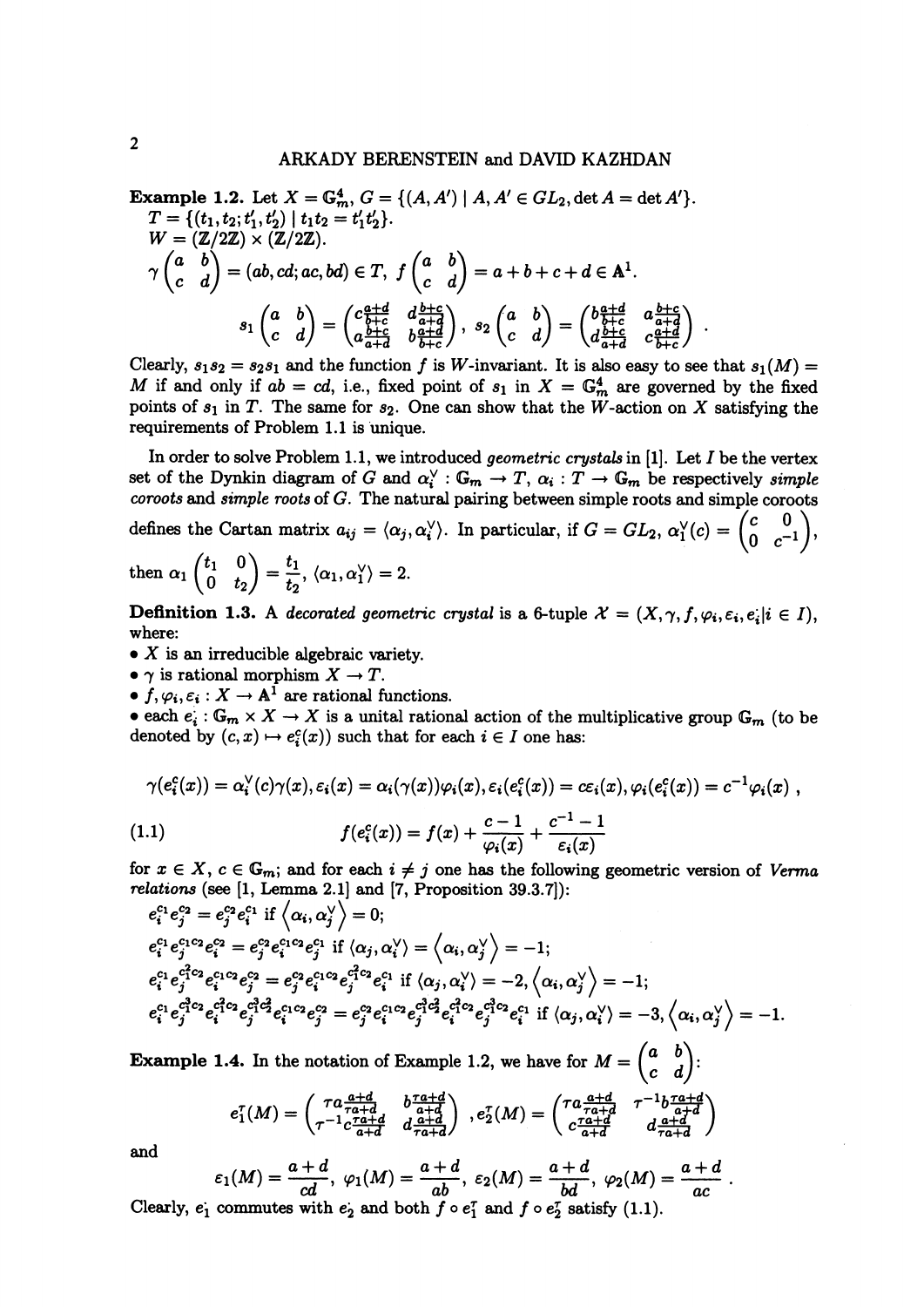**Definition 1.5.** For each decorated geometric crystal  $\mathcal{X}=(X, \gamma, f, \varphi_{i}, \varepsilon_{i}, e_{i}|i\in I)$  we define rational morphisms  $s_{i}: X \rightarrow X, i \in I$  by  $s_{i}(x) := e_i^{\alpha_{i}(\gamma(x))}(x)$ .

It is easy to see that each  $s_{i}$  is an involution. The following result shows that geometric crystals indeed solve Problem 1.1.

## **Proposition 1.6.** For any decorated geometric crystal  $\mathcal{X}$  one has:

(a) The involutions  $s_{i}$  satisfy the braid relations, i.e., define a rational action of W on X. (b) The function  $f$  is  $s_{i}$ -invariant for each  $i\in I$ .

Part (a) coincides with [1, Proposition 2.3], and we now prove part (b):

$$
f(s_i(x)) = f(e_i^{\frac{1}{\alpha_i(\gamma(x))}}(x)) = f(x) + \frac{\frac{1}{\alpha_i(\gamma(x))}-1}{\varphi_i(x)} + \frac{\alpha_i(\gamma(x))-1}{\varepsilon_i(x)} = f(x)
$$

because  $\varepsilon_{i}(x)=\alpha_{i}(\gamma(x))\varphi_{i}(x)$ .

Example 1.7. In the notation of Examples 1.2 and 1.4, we have

$$
e_1^{\frac{cd}{ab}}\begin{pmatrix} a & b \\ c & d \end{pmatrix} = s_1 \begin{pmatrix} a & b \\ c & d \end{pmatrix}, e_2^{\frac{bd}{ac}}\begin{pmatrix} a & b \\ c & d \end{pmatrix} = s_2 \begin{pmatrix} a & b \\ c & d \end{pmatrix}
$$

Now a new problem emerges: how to construct decorated geometric crystals. The answer comes from new geometric objects: linear unipotent bicrystals.

Let U be a maximal unipotent subgroup of  $G$  such that  $TU=UT=B$  is a Borel subgroup, and let  $\chi$  be a character of U, i.e.,  $\chi$  is a homomorphism  $U\rightarrow \mathbb{G}_{a}$  (where  $\mathbb{G}_{a}$ stands for the additive group).

# **Definition 1.8.** A *unipotent*  $\chi$ *-linear bicrystal* is a triple  $(X, p, f)$  where:

 $\bullet$  X is a  $U \times U$ -variety, i.e., a pair  $(X, \alpha)$ , where X is an irreducible affine variety over  $\mathbb{Q}$ and  $\alpha : U \times X \times U \rightarrow X$  is a  $U \times U$ -action on X, where the first U-action is left and second is right, such that each group  $e \times U$  and  $U \times e$  acts freely on X (we will write the action as  $(u, x, u') \mapsto uxu'$ ).

 $\bullet$  p:  $X\rightarrow G$  is a  $U\times U$ -equivariant morphism, where the action  $U\times G\times U\rightarrow G$  is given by  $(u, g, u') \mapsto ugu'.$ 

 $\bullet$  f is a x-linear function on X, i.e.,  $f(u\cdot x\cdot u')=\chi(u)+f(x)+\chi(u')$  for any  $x\in X, u,u'\in U.$ 

The category of  $\chi$ -linear unipotent bicrystals is monoidal via the following convolution product:  $(\mathbf{X}, \mathbf{p}, f)*(\mathbf{Y}, \mathbf{p}', f') := (\mathbf{X} * \mathbf{Y}, \mathbf{p}'', f'')$ , where:

 $\bullet$  the  $U\times U$ -variety  ${\bf X} *{\bf Y}$  is the quotient of  $X\times Y$  by the following left action of  $U$  on  $X \times Y: u \diamond (x, y) = (xu^{-1}, uy).$ 

 $\bullet \mathbf p'' : X*Y\rightarrow G$  is defined by  $\mathbf p''(x*y)=\mathbf p(x)\mathbf p'(y)$  for all  $x\in X, y\in Y.$ 

• the function  $f''$  on  $Z=X*Y$  is defined by

$$
f''(x * y) = f(x) + f'(y)
$$

for all  $x \in X, y \in Y$  clearly, both  $p''$  and  $f$  are well-defined).

**Example 1.9.** Let  $w_{0}\in W$  be the longest element of the Weyl group W (i.e., the length of  $w_{0}$  is  $\dim U$ ). Take  $X=Bw_{0}B$ , the big Bruhat cell,  ${\bf p}=id$  to be the natural inclusion  $X\hookrightarrow G,$  and  $f_{G,\chi}: X\rightarrow \mathbb{A}^{1}$  to be the function given by

$$
f_{G,\chi}(u\tilde{w}_0u')=\chi(u)+\chi(u')
$$

for any  $u, u' \in U$  and any representative of  $w_{0}$  of W in the normalizer  $Norm_{G}(T)$ . Then the triple  $(Bw_{0}B, id, f_{G,\chi})$  is a unipotent  $\chi$ -linear bicrystal.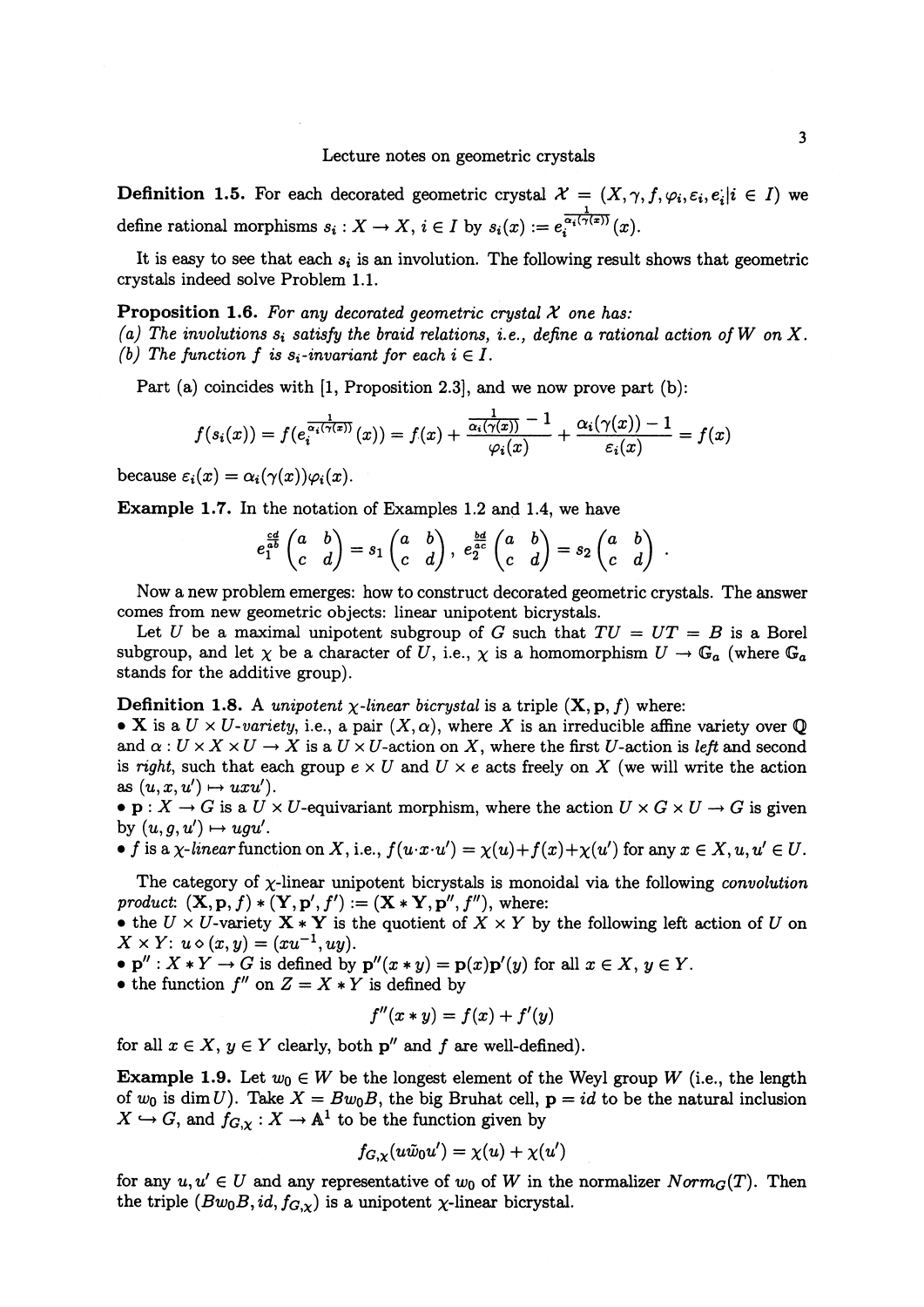Let  $U_{i}$  be the one-parametric additive subgroup of  $U$  corresponding to the simple root  $\alpha_{i}$ . And let  $\chi$  be a regular character, i.e.,  $\chi(U_{i})\neq 0$  for all  $i\in I$ . For each  $i\in I$  we choose a generator  $x_{i}(a)$  of  $U_{i}$  in such a way that  $\chi(x_{i}(a))=a$  for  $a\in \mathbb{G}_{a}$ . In particular, if  $G=GL_{n}$ ,  $U=U_{n}$ , the group of upper uni-triangular matrices,  $\chi(u)=\sum_{i=1}^{n-1}u_{i,i+1}$ , and  $x_{i}(a)=I+aE_{i,i+1}.$ 

**Example 1.10.** Assume that the group G is simply-connected and  $\chi$  is regular. Then in the notation of Example 1.9, we have

$$
f_{G,\chi}(g) = \sum_{i \in I} \frac{\Delta_{w_0 s_i \omega_i, \omega_i}(g) + \Delta_{w_0 s_i \omega_i, \omega_i}(g)}{\Delta_{w_0 \omega_i, \omega_i}(g)}
$$

for each  $g\in Bw_{0}B$ , where  $\Delta_{\gamma,\delta}$  stands for a *generalized minor* defined in [4]. In particular, if  $G=GL_{n}$ , then

$$
f_{G,\chi}(g) = \sum_{i=1}^{n-1} \frac{\Delta_{\{n-i,n+2-i,\ldots,n\},\{1,\ldots,i\}}(g) + \Delta_{\{n+1-i,\ldots,n\},\{1,\ldots,i-1,i+1\}}(g)}{\Delta_{\{n+1-i,\ldots,n\},\{1,\ldots,i\}}(g)},
$$

where  $\Delta_{J,J'}(g)$  is the ordinary minor of an  $n\times n$ -matrix g in the rows  $J\subset\{1,2, \ldots, n\}$ and columns  $J' \subset \{1, 2, \ldots, n\}$ . In particular, each denominator in the above formula is an  $i \times i$  minor in the left lower corner which is never zero on  $Bw_{0}B$ .

We also fix  $B^{-}$  to be the Borel subgroup opposite of U, i.e.,  $B^{-} \cap U = \{e\}.$ Now we construct (decorated) geometric crystals out of  $(U \times U, \chi)$ -linear bicrystals:

(1.2) 
$$
\mathcal{F}(\mathbf{X}, \mathbf{p}, f) := (X^-, \gamma, f^-, \varphi_i, \varepsilon_i, e_i | i \in I),
$$

where:

 $\bullet X^{-}=p^{-1}(B^{-}).$ 

 $\bullet \gamma : X^{-} \rightarrow T$  is the composition of  $\mathbf{p} : X^{-} \rightarrow B^{-}$  with the canonical projection  $B^{-} \rightarrow$  $B^{-}/U^{-}=T.$ 

 $\bullet$   $f^{-}:X^{-}\rightarrow \mathbb{A}^{1}$  is the restriction of the function  $f$  to  $X^{-}$ .

 $\bullet$  regular functions  $\varphi_{i}, \varepsilon_{i}:X^{-}\rightarrow \mathbb{A}^{1}, i\in I$  are as follows. Let  $pr_{i}$  be the natural projection  $B^{-}\rightarrow B^{-}\cap\phi_{i}(SL_{2})$  (where  $\phi_{i}$  is the *i*-th homomorphism  $SL_{2}\rightarrow G$ ). Using the fact that  $x \in X^{-}$  if and only if  $p(x) \in B^{-}$ , we set:

$$
\varphi_i(x):=\frac{b_{21}}{b_{11}}, \ \varepsilon_i(x):=\frac{b_{21}}{b_{22}}=\varphi_i(x)\alpha_i(x)
$$

for all  $x\in X^{-}$ , where  $pr_{i}(\mathbf{p}(x))=\phi_{i}\begin{pmatrix}0&11&0\\b_{22}&b_{22}\end{pmatrix}$ .

• a rational morphism 
$$
e_i : \mathbb{G}_m \times X^- \to X
$$
,  $i \in I$  is given by  $(x \in X^-, c \in \mathbb{G}_m)$ :

(1.3) 
$$
e_i^c(x) = x_i \left( \frac{c-1}{\varphi_i(x)} \right) \cdot x \cdot x_i \left( \frac{c^{-1} - 1}{\varepsilon_i(x)} \right)
$$

if  $\varphi_{i}\neq 0$  and  $e_{i}^{c}(x)=x$  if  $\varphi_{i}=0.$ 

In particular, for  $G=GL_{2}$ ,  $X= Bw_{0}B$ , one has  $e_{1}^{c}\begin{pmatrix}b_{11} & 0\\ b_{21} & b_{22}\end{pmatrix}=\begin{pmatrix}cb_{11} & 0\\ b_{21} & c^{-1}b_{22}\end{pmatrix}.$ 

Theorem 1.11.  $\mathcal{F}(X, p, f)$  is a decorated geometric crystal.

The "non-decorated" version of this result essentially coincides with [1, Theorem 3.8]. Let us demonstrate that  $f^{-}=f|_{X^{-}}$  satisfies (1.1). Indeed, by (1.3), we have for each  $x \in X^{-}$ ,  $c \in \mathbb{G}_{m}, i \in I$ :

$$
f^-(e_i^c(x)) = f\left(x_i\left(\frac{c-1}{\varphi_i(x)}\right) \cdot x \cdot x_i\left(\frac{c^{-1}-1}{\varepsilon_i(x)}\right)\right)
$$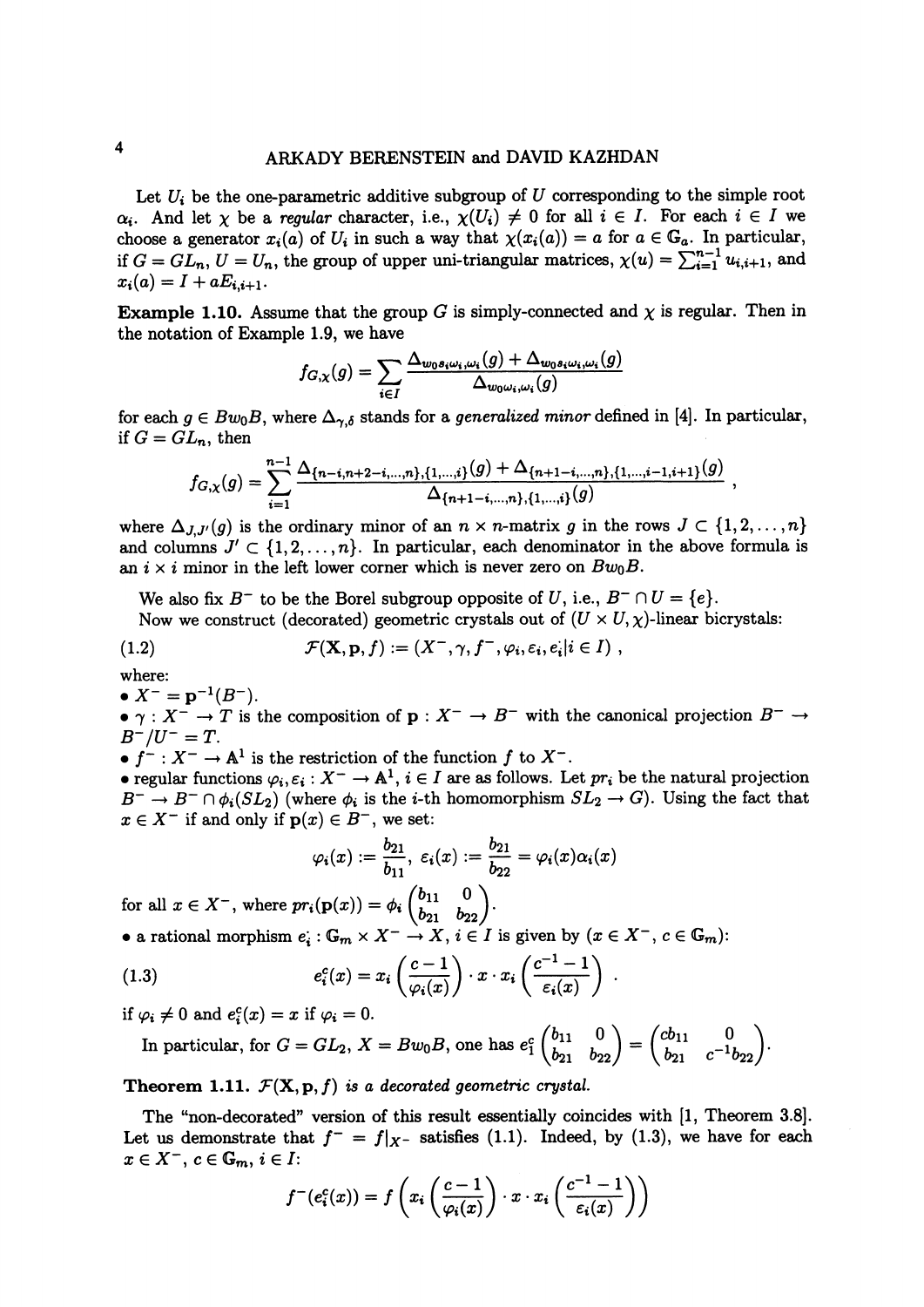Lecture notes on geometric crystals 5

$$
= \chi\left(x_i\left(\frac{c-1}{\varphi_i(x)}\right)\right) + f(x) + \chi\left(x_i\left(\frac{c^{-1}-1}{\varepsilon_i(x)}\right)\right) = f(x) + \frac{c-1}{\varphi_i(x)} + \frac{c^{-1}-1}{\varepsilon_i(x)}
$$

2. SECOND LECTURE: POSITIVE GEOMETRIC CRYSTALS AND CRYSTAL BASES

We start with a combinatorial analogue of the geometric Problem 1.1 (see e.g., [6] for terminology on crystal bases).

**Problem 2.1.** Let  $G^{\vee}$  be a complex reductive group,  $X^{\vee}$  be a complex affine variety with  $G^{\vee}$ -action,  $\mathcal{A}=\mathbb{C}[X^{\vee}]$  be the coordinate algebra of  $X^{\vee}$ . Construct a parametrization of the crystal basis  $\mathcal{B}$  for  $\mathcal{A}=\mathbb{C}[X^{\vee}]$  by a convex polyhedral cone in the lattice  $\mathbb{Z}^{\ell}$  (where  $\ell=\dim X^{\vee}$  in such a way that, under the parametrization, the functions  $\tilde{\varphi}_{i},\tilde{\varepsilon}_{i}$ , and the crystal operators  $\tilde{e}_{i}^{n}: \mathbb{Z}^{l}\rightarrow \mathbb{Z}^{l}\cup\{\emptyset\}$  are given by piecewise linear formulas, i.e., using only min, max,  $\pm$ .

All solutions  $X^{\vee}$  we know so far (we will refer to them good varieties  $X^{\vee}$ ) come from positive geometric crystals.

Some good  $G^{\vee}$ -varieties  $X^{\vee}$  (positive geometric crystals with desirable properties exist):  $\bullet X^{\vee}=G^{\vee}/U^{\vee}$  so that  $\mathbb{C}[X^{\vee}]=\oplus_{\lambda}V_{\lambda}$ , where the sum is over all dominant weights of  $G^{\vee}$ .  $\bullet \,\, G^{\vee}=\{(A, B)\in GL_{m}(\mathbb{C})\times GL_{n}(\mathbb{C}), \det A=\det B\} \, \, \text{and} \,\, X^{\vee}=\operatorname{Mat}_{m\times n}(\mathbb{C}) \, \, \text{with} \,\, \text{the}$ natural action  $(A, B)(M) = A^{-1}MB$ . More generally,  $G^{\vee}$  is a Levi factor of a parabolic  $\text{subgroup } P^{\vee} \subset G^{\vee}, \text{ where } \tilde{G}^{\vee} \text{ is a larger complex reductive group and } X^{\vee} \text{ is the unipotent }$ radical of  $P^{\vee}$ , with the natural action of  $G^{\vee}$  on  $X^{\vee}$ .

 $\bullet$   $G^{\vee}=\{(A, B, C)\in GL_{2}(\mathbb{C})\times GL_{2}(\mathbb{C})\times GL_{2}(\mathbb{C}), \det A=\det B=\det C\}$  and  $X^{\vee}=$  $\text{Mat}_{2\times 2\times 2}(\mathbb{C})=\mathbb{C}^{2}\otimes \mathbb{C}^{2}\otimes \mathbb{C}^{2}$  with the natural action of  $G^{\vee}$ .

A (conjecturally) bad  $X^{\vee}$  is as follows:  $G^{\vee}=GL_{2}(\mathbb{C}),$   $X^{\vee}=S^{3}(\mathbb{C}^{2})$ . It turns out that the geometric crystal with desirable properties does not exist.

Before describing positive geometric crystals let us define positive varieties. We first consider split algebraic tori  $S=(\mathbb{G}_{m})^{\ell}$ .

**Definition 2.2.** A positive morphism  $f : (\mathbb{G}_{m})^{k} \rightarrow (\mathbb{G}_{m})^{\ell}$  is any rational morphism such  $\text{that each coordinate function } f_{i}: (\mathbb{G}_{m})^{k}\rightarrow \mathbb{G}_{m}, \, i=1,\ldots,\ell \text{ is a positive function, i.e., can}$ be written as a ratio of two polynomials in  $k$  variables with non-negative integer coefficients. In general, if S and S' are split algebraic tori (i.e.,  $S\cong(\mathbb{G}_{m})^{k}$  and  $S'\cong(\mathbb{G}_{m})^{\ell}$ ), then a positive morphism  $f:S\rightarrow S'$  is well-defined.

For instance, e.g. if  $S=\mathbb{G}_{m}$ ,  $f(x)=\frac{x^{3}+1}{x+1}=x^{2}-x+1$  is positive. Note also that the morphism  $f: (\mathbb{G}_{m})^{2}\rightarrow(\mathbb{G}_{m})^{2}$  given by  $f(x, y)=(x, x+y)$  is positive but its inverse  $f^{-1}(x, y)=(x, y-x)$  is not positive.

It is easy to see that composition of positive morphisms are positive. Consider a category  $\mathcal{T}_{+}$  whose objects are split algebraic tori and arrows are positive morphisms.

Now we construct a "tropicalization" functor  $Trop: \mathcal{T}_{+}\rightarrow \mathbf{Sets}$  as follows. First, for a non-zero Laurent polynomial  $f(x)=\sum_{i=n}^{N}a_{i}x^{i}$  with  $a_{n}\neq 0,$   $N\geq n,$  we set  $\deg f=n.$  And for any rational function  $f : \mathbb{G}_{m} \rightarrow \mathbb{G}_{m}$  written as the ratio of two Laurent polynomials  $f=\frac{11}{f_2},$  we set  $\deg f=\deg f_{1}-\deg f_{2}.$  Then we set  $Trop(S)=X_{\star}(S)=Hom(\mathbb{G}_{m}, S) ,$ the lattice of co-characters of a split algebraic torus  $S$ ; and for each positive morphism  $f : S \rightarrow S'$  we set  $Trop(f)$  to be a (piecewise-linear) map  $X_{\star}(S) \rightarrow X_{\star}(S')$  determined by:  $\frac{\pi}{\sqrt{2}}$  (e)(x))

$$
\langle \mu, Trop(f)(\lambda) \rangle = \deg f_{\lambda, \mu} ,
$$

for any co-character  $\lambda\in X_{\star}(S)$  and any character  $\mu\in X^{\star}(S)=Hom(S, \mathbb{G}_{m})$ , where  $f_{\lambda,\mu}: \mathbb{G}_m \stackrel{\lambda}{\to} S \stackrel{f}{\to} S' \stackrel{\mu}{\to} \mathbb{G}_m$ , and  $\langle \bullet, \bullet \rangle : X^{\star}(S) \times X_{\star}(S) \to \mathbb{Z}$  is the canonical pairing of characters and co-characters.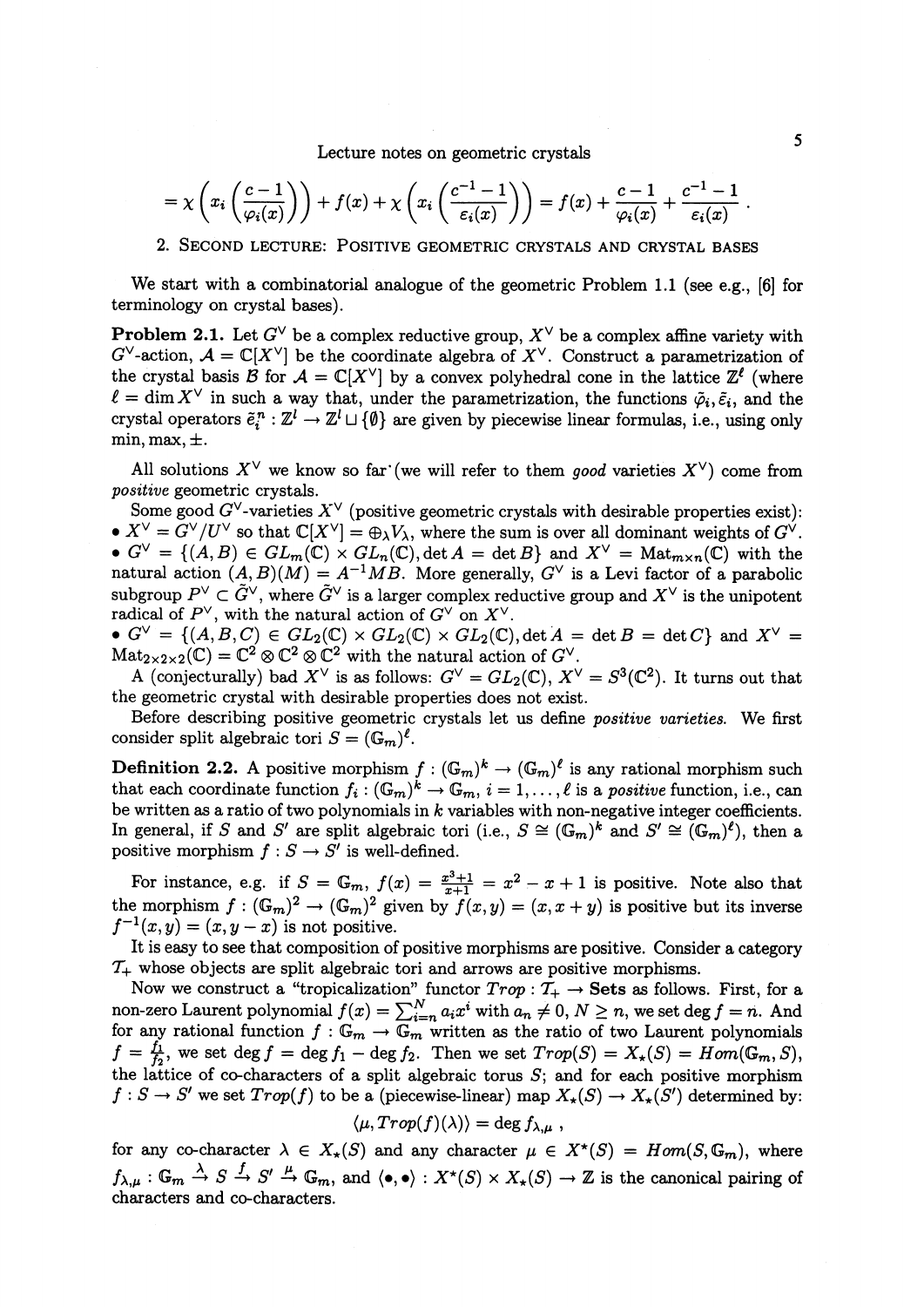Therefore, for each rational function  $f(x_{1}, \ldots,x_{k})=(\sum_{a\in \mathbb{Z}^{k}}c_{a}x^{a})/(\sum_{a\in \mathbb{Z}^{k}}d_{a}x^{a})$ , where we abbreviated  $x^a=x_{1}^{a_{1}}\cdots x_{k}^{a_{k}}$ , the tropicalization  $Trop(f) : \mathbb{Z}^{k}\rightarrow \mathbb{Z}$  is a piecewise-linear function given by:

$$
Trop(f)(\tilde{x}) = \min_{a \in \mathbb{Z}^k : c_a \neq 0} \left( \sum_{i=1}^k a_i \tilde{x}_i \right) - \min_{a \in \mathbb{Z}^k : d_a \neq 0} \left( \sum_{i=1}^k a_i \tilde{x}_i \right) ,
$$

and for each rational morphism  $f : (\mathbb{G}_{m})^{k} \rightarrow (\mathbb{G}_{m})^{\ell}$  given by  $f(x)=(f_{1}(x), \ldots, f_{\ell}(x)),$  the tropicalization  $Trop(f) : \mathbb{Z}^{k} \rightarrow \mathbb{Z}^{\ell}$  is a piecewise-linear map given by

$$
Trop(f)(\tilde{x}) = (Trop(f_1)(\tilde{x}), \ldots, Trop(f_{\ell})(\tilde{x}))
$$

**Example 2.3.** If  $f(x)=\frac{x^{3}+1}{x+1}=x^{2}-x+1$ , then  $Trop(f):\mathbb{Z}\rightarrow \mathbb{Z}$  is given by

 $Trop(f)(\tilde{x})=\min(3\tilde{x}, 0)-\min(\tilde{x}, 0)=\min(2\tilde{x}, \tilde{x}, 0)=\min(2\tilde{x}, 0)$ .

And if  $f : (\mathbb{G}_{2})^{2} \rightarrow (\mathbb{G}_{2})^{2}$  is given by  $f(x, y)=(x, x+y)$ , then

 $Trop(f)(\tilde{x},\tilde{y})=(\tilde{x}, \min(\tilde{x},\tilde{y}))$ .

Theorem 2.4. [1, Corollary 2.10]  $Trop: \mathcal{T}_{+}\rightarrow \mathbf{Sets}$  is, indeed, a functor.

Note that the positivity is important for the functoriality- in the above example, the morphism  $f : (\mathbb{G}_{2})^{2} \rightarrow (\mathbb{G}_{2})^{2}$  is positive and invertible, but its inverse, given by  $f^{-1}(x, y)=$  $(x, y-x)$ , is not positive. It is easy to see that  $Trop(f^{-1})\circ Trop(f)\neq Id.$ 

**Definition 2.5.** A *positive variety* is a pair  $(X,\theta)$ , where X is an irreducible variety (defined over  $\mathbb{Q}$ ) and  $\theta: S\widetilde{\rightarrow} X$  is a birational isomorphism of a split algebraic torus S and X. A morphism of positive varieties  $(X, \theta) \rightarrow (Y, \theta')$  or  $(\theta, \theta')$ -positive morphism  $X \rightarrow Y$ (where  $\theta: S\widetilde{\rightarrow}X$  and  $\theta': S'\widetilde{\rightarrow}X$ ) is a rational morphism  $f: X\rightarrow Y$  such that  $\theta'^{-1}\circ f\circ\theta$ is a well-defined positive morphism  $S \rightarrow S'$ .

Proposition 2.6. Positive varieties and their morphisms form a category. This category is monoidal with respect to the product  $(X, \theta)\times(Y, \theta'):= (X\times Y, \theta\times\theta').$ 

**Proof.** Indeed, if  $\theta : S \rightarrow X$  and  $\theta' : S \rightarrow Y$  are birational isomorphisms, then so is  $\theta\times\theta': S\times S'\rightarrow X\times Y$ . That is, the product is well-defined. Its associativity follows, and the unit object is the pair  $(S_{0},id)$ , where  $S_{0}=\{e\}$  is the 0-dimensional torus.

By definition, for each split algebraic torus  $S$  the pair  $(S, id)$  is a natural positive variety and  $(S, id) \rightarrow (S', id)$  is a natural morphism of positive varieties.

We say that for a positive variety  $(X, \theta)$  a non-zero function  $f : X \rightarrow \mathbb{A}^{1}$  is  $\theta$ -positive if  $f : (X, \theta) \rightarrow (A^{1}, id)$  is a morphism of positive varieties.

**Definition 2.7.** A positive decorated geometric crystal is a pair  $(\mathcal{X}, \theta)$ , where

 $\mathcal{X}=(X,\gamma, f, \varphi_{i}, \varepsilon_{i}, e_{i}|i\in I)$  is a geometric crystal,  $(X, \theta)$  is a positive variety, and:

 $\bullet$   $\gamma : (X, \theta) \rightarrow (T, id)$  is a morphism of positive varieties.

• The function  $f : X \rightarrow \mathbb{A}^{1}$  is  $\theta$ -positive.

 $\bullet$  The action  $e_{\mathbf{i}}$  is a morphism of positive varieties  $(\mathbb{G}_{m}, id)\times(X, \theta)\rightarrow(X, \theta)$  is a morphism of positive varieties.

Note that if  $(\mathcal{X}, \theta)$  is positive, then the functions  $\varepsilon_{i}, \varphi_{i}$  are also positive.

For each positive variety  $(X, \theta)$  (where  $\theta : S \rightarrow X$ ) we denote  $Trop(X, \theta) := Trop(S)$  $X_{\star}(S)$ . And for each morphism  $f : (X, \theta) \rightarrow (Y, \theta')$  of positive varieties we denote  $Trop(f) := Trop(\theta'^{-1}\circ f\circ\theta) : (X, \theta) \rightarrow Trop(Y, \theta').$ 

**Lemma 2.8.** The association  $(X, \theta) \mapsto Trop(X, \theta)$  is a monoidal functor from the category of positive varieties to the category of sets.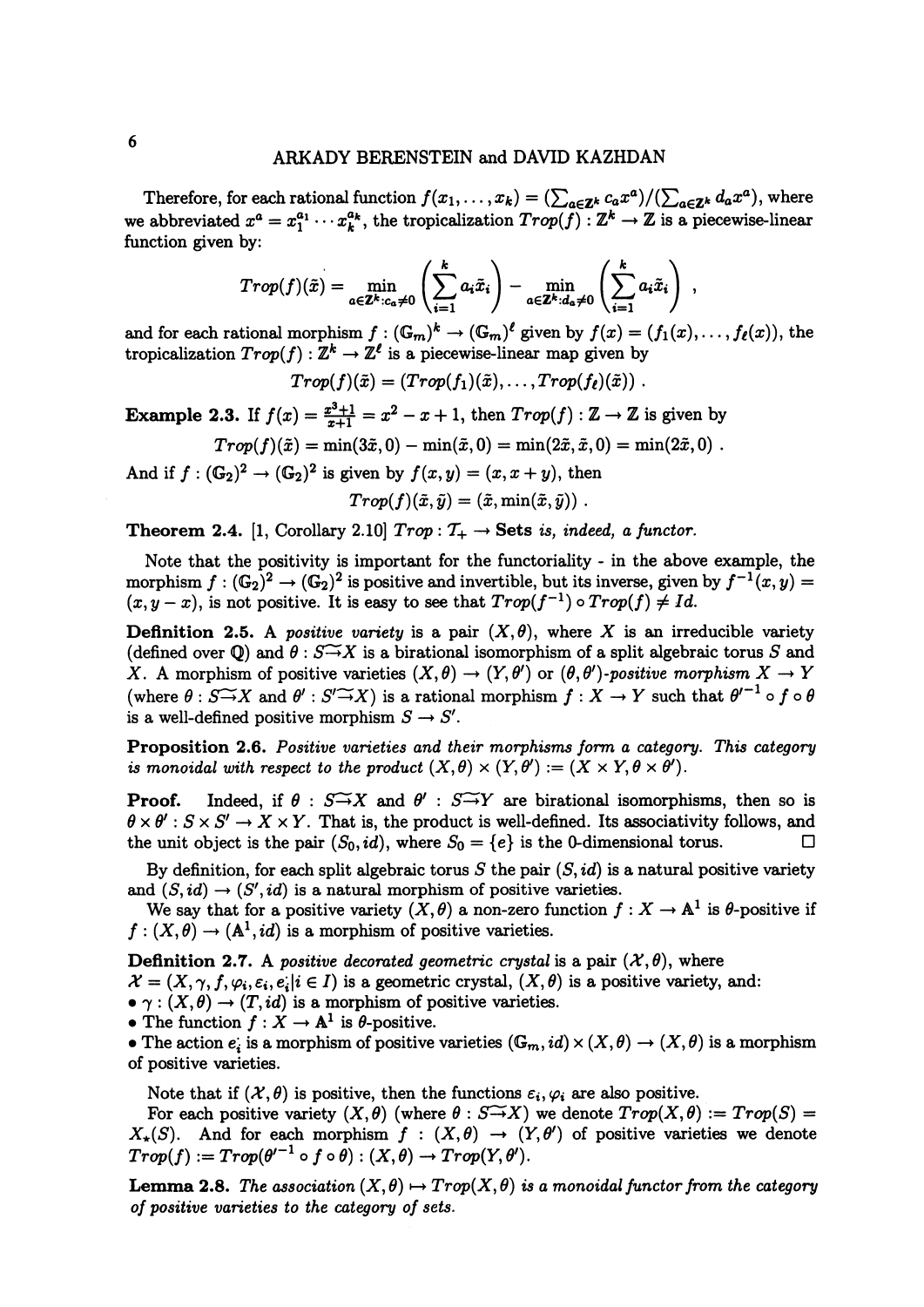Proof. Indeed, the functoriality follows from Theorem 2.4. And the fact that the functor respects products follows from Proposition 2.6.  $\Box$ 

Now apply the functor Trop to positive geometric crystals. For any positive decorated  $\text{geometric crystal } (\mathcal{X}, \theta) \text{ denote } Trop (\mathcal{X},\theta)=(\tilde{X},\tilde{\gamma},\tilde{f},\tilde{\varphi}_{i},\tilde{\varepsilon}_{i}|\text{}i\in I),\text{ where:}$ 

- $\boldsymbol{\tilde{X}}=Trop(X, \theta)$  is the "tropical" variety.
- $\tilde{\gamma}=Trop(\gamma) : \tilde{X}\rightarrow X_{*}(T)=\Lambda^{\vee}$  is the co-weight grading.
- $\bullet~\tilde{e}_{i}=Trop(e_{i}): \mathbb{Z}\times X\rightarrow X~\text{is a free }\mathbb{Z}\text{-action}$
- $\bullet \tilde{f}=Trop(f):\tilde{X}\rightarrow \mathbb{Z}.$
- $\bullet \tilde{\varepsilon}_{i},\tilde{\varphi}_{i}$  are functions  $X\rightarrow \mathbb{Z}$  given by  $\tilde{\varepsilon}_{i}=-Trop(\varepsilon_{i}),\tilde{\varphi}_{i}=-Trop(\varphi_{i}).$ Clearly, each  $e_{i}$  defines two mutually inverse bijections  $\tilde{e}_{i}:X\rightarrow\overline{X}$  and  $f_{i}:\overline{X}\rightarrow\overline{X}$  via  $\tilde{e}_{i}=\tilde{e}_{i}^{1}$  and  $\tilde{f}_{i}=\tilde{e}_{i}^{-1}$ .

**Theorem 2.9.**  $Trop(\mathcal{X}, \theta)$  is a torsion-free Kashiwara crystal such that:

(2.1) 
$$
\tilde{f}(\tilde{e}_i^n(\tilde{b})) = \min(\tilde{f}_0(\tilde{b}), n + \tilde{\varphi}_i(\tilde{b}), -n + \tilde{\varepsilon}_i(\tilde{b}))
$$

for  $b\in X, \ n\in \mathbb{Z}, \ i\in I, \ where \ f_{0}: X\rightarrow \mathbb{Z} \ is \ a \ function.$ 

The "non-decorated" version of this result coincides with [1, Theorem 2.11]. To prove  $(2.1)$ , let us rewrite  $(1.1)$  as follows:

(2.2) 
$$
f(e_i^c(x)) = f_0(x) + \frac{c}{\varphi_i(x)} + \frac{c^{-1}}{\varepsilon_i(x)}
$$

for  $x\in X, c\in \mathbb{G}_{m}$ ,  $i\in I$ , where  $f_{0}(x)=f(x)-\frac{1}{\varphi_{i}(x)}-\frac{1}{\varepsilon_{i}(x)}$ . Denote  $\tilde{f}_{0}:=Trop(f_{0})$  (if  $f_{0}=0$ , then  $\tilde{f}_{0}=+\infty$ ). Note that the function  $\mathbb{G}_{m}\times X\rightarrow \mathbb{A}^{1}$  given by  $(c, x)\mapsto f(e_{i}^{c}(x))$ is positive. It follows from Theorem 2.4 that the tropicalization of this positive function is the function  $\mathbb{Z}\times X\rightarrow \mathbb{Z}$  given by  $(n,b)\mapsto f(\tilde{e}_{i}^{n}(b))$ . Therefore, applying tropicalization functor to the identity  $(2.2)$ , we obtain  $(2.1)$ .

Note that the Kashiwara crystal  $Trop(\mathcal{X}, \theta)$  is associated to the Langlands dual group  $G^{\vee}$  rather than  $G$  because it is graded by the co-weights of  $G$ , i.e., the weights of  $G^{\vee}$ .

Let  $B := \{b \in Trop(X, \theta) \mid f(b) \geq 0\}$  and denote by  $\mathcal{B}(\mathcal{X}, \theta)$  the restriction of the free Kashiwara crystal  $Trop(\mathcal{X}, \theta)$  to  $\tilde{B}$ .

Note that if the function  $f \circ \theta : S \rightarrow \mathbb{A}^{1}$  is regular, then  $\tilde{B}$  is a convex polyhedral cone in  $\overline{X}$ .

**Proposition 2.10.** The Kashiwara crystal  $\mathcal{B}(\mathcal{X}, \theta)$  is normal.

Proof. Recall from [6] that the normality condition is that:

$$
(2.3) \qquad \epsilon_i(\tilde{b}) = \max\{n \geq 0 : \tilde{e}_i^n(\tilde{b}) \neq \emptyset\}, \ \varphi_i(\tilde{b}) = \max\{n \geq 0 : \tilde{e}_i^{-n}(\tilde{b}) \neq \emptyset\}.
$$

According to  $(2.1), \tilde{e}_{i}^{n}(\textit{b})\neq\emptyset$  for  $\textit{b}\in\dot{B}$  if and only if  $-\tilde{\varphi}_{i}(\textit{b})\leq n\leq\varepsilon_{i}(\textit{b})$ . This is exactly the normality condition  $(2.3)$ .

Next, we construct our main example of a positive geometric crystal  $(\mathcal{X}, \theta)$  such that  $\mathcal{B}(\mathcal{X}, \theta)$  is a crystal basis for an integrable  $G^{\vee}$ -module.

For each sequence  $\mathbf{i}=(i_{1}, \ldots, i_{\ell})\in I^{\ell}$  we define a morphism  $\theta_{\mathbf{i}}^{-}:T\times(\mathbb{G}_{m})^{\ell}\widetilde{\rightarrow} B^{-}$  by the formula:

(2.4) 
$$
\theta_{i}(t, c_{1}, \ldots, c_{\ell}) := t \cdot x_{-i_{1}}(c_{1}) \cdot x_{-i_{2}}(c_{2}) \cdots x_{-i_{\ell}}(c_{\ell})
$$

for any  $c_{1}, \ldots, c_{\ell} \in \mathbb{G}_{m}$ , where  $x_{-i}: \mathbb{G}_{m} \rightarrow B^{-}$  is given by the formula

(2.5) 
$$
x_{-i}(c) := \begin{pmatrix} c^{-1} & 0 \\ 1 & c \end{pmatrix}_{i}.
$$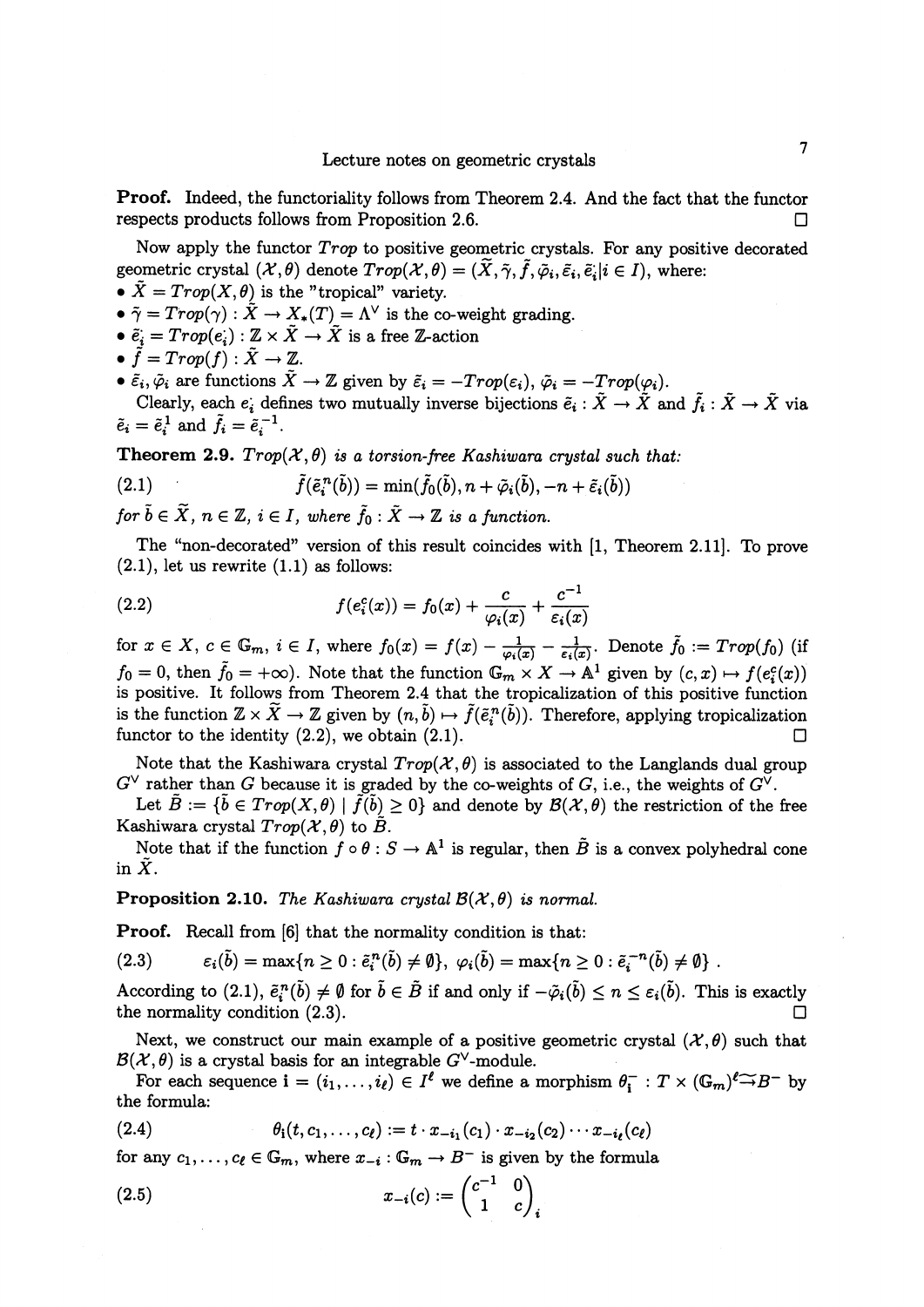## ARKADY BERENSTEIN and DAVID KAZHDAN

where  $g\mapsto g_{i}$  is the homomorphism  $SL_{2}\rightarrow G$  such that  $\left(\begin{matrix} c & 0\ 0 & c^{-1}\end{matrix}\right)_{i}=\alpha_{i}^{\vee}(c)$  and  $\left(\begin{matrix} 1 & a\ 0 & 1\end{matrix}\right)_{i}=$  $x_{i}(a)$ .

Now let  $\mathcal{X}_{G}:=\mathcal{F}(Bw_{0}B, id, f_{G,\chi})$  be the decorated geometric crystal associated to the  $(U \times U,\chi)$ -linear bicrystal from Example 1.9, where  $\chi$  is a regular character of  $U$ . Note that the underlying variety of  $\mathcal{X}_{G}$  is  $(Bw_{0}B)^{-}=Bw_{0}B\cap B^{-}$ .

**Proposition 2.11.** Let  $i = (i_{1}, \ldots, i_{\ell})$  be a reduced decomposition of the longest element  $w_{0}\in W \ \ (i.e., \ \ell=\dim U \ \ and \ \ s_{i_{1}}\cdots s_{i_{\ell}}=w_{0}).$  Then: (a) The morphism  $\theta_{i}$  is an open embedding (and hence a birational isomorphism)  $T\times$  $(\mathbb{G}_{m})^{\ell}\hookrightarrow B^{-}\cap Bw_{0}B.$ 

(b) The pair  $(\mathcal{X}_{G}, \theta_{i})$  is a positive decorated geometric crystal.

Part (a) of Proposition 2.11 follows from [4, Theorems 1.2, 1.3], and part (b) follows from the results of [2, Section 3.2].

By tropicalizing this positive geometric crystal, we obtain our main result.

**Theorem 2.12.** [2, Main Theorem 6.15]. For any reduced decomposition  $\mathbf{i}$  of  $w_{0}$  the normal Kashiwara crystal  $\mathcal{B}(\mathcal{X}_{G}, \theta_{i})$  is isomorphic to the disjoint union of all irreducible  $G^{\vee}$ -crystal bases  $\mathcal{B}_{\lambda}$ .

The proof of this result is rather non-trivial. It is based on the notion of *strongly positive*  $\chi$ -linear unipotent bicrystals introduced in [2, Section 3.2] and Joseph's characterization of the irreducible crystal bases via closed families ([5, Section 6.4.21]).

**Example 2.13.** Let  $G=GL_{3}$ , so that  $T=\{t=diag(t_{1}, t_{2}, t_{3})\}\subset GL_{3}$ . We fix the reduced decomposition  $\mathbf{i}=(1,2,1)$  of  $w_{0}\in W=S_{3}$  so that:

$$
\theta_{\mathbf{i}}(t;c_1,c_2,c_3) = \begin{pmatrix} t_1 & 0 & 0 \\ 0 & t_2 & 0 \\ 0 & 0 & t_3 \end{pmatrix} \begin{pmatrix} c_1^{-1} & 0 & 0 \\ 1 & c_1 & 0 \\ 0 & 0 & 1 \end{pmatrix} \begin{pmatrix} 1 & 0 & 0 \\ 0 & c_2^{-1} & 0 \\ 0 & 1 & c_2 \end{pmatrix} \begin{pmatrix} c_3^{-1} & 0 & 0 \\ 1 & c_3 & 0 \\ 0 & 0 & 1 \end{pmatrix} = \begin{pmatrix} t_1 \frac{1}{c_1 c_3} & 0 & 0 \\ t_2 \left(\frac{c_1}{c_2} + \frac{1}{c_3}\right) & t_2 \frac{c_1 c_3}{c_2} & 0 \\ t_3 & t_3 c_3 & t_3 c_2 \end{pmatrix}.
$$

Therefore, according to Example 1.10, the restriction of  $f_{G,\chi}$  to  $B^{-}\cap Bw_{0}B$  is given by (in the new coordinates  $(t; c_{1}, c_{2}, c_{3})$ ):

$$
f_{G,\chi}(t;c_1,c_2,c_3)=c_1+\frac{c_2}{c_3}+c_3+\frac{t_2}{t_3}\cdot\left(\frac{c_1}{c_2}+\frac{1}{c_3}\right)+\frac{t_1}{t_2}\cdot\frac{1}{c_1}
$$

And the rest of the decorated geometric crystal structure  $\mathcal{X}_{G}$  on  $B^{-}\cap Bw_{0}B$  is given by the morphism  $\gamma$ , the actions  $e_{\boldsymbol{i}}$ , and the functions  $\varphi_{i},\varepsilon_{i},\,i=1,2$ :

$$
\gamma(t; c_1, c_2, c_3) = \left(t_1 \frac{1}{c_1 c_3}, t_2 \frac{c_1 c_3}{c_2}, t_3 c_2\right),
$$
  
\n
$$
e_1^d(t; c_1, c_2, c_3) = \left(t; c_1 \frac{c_2 + c_1 c_3}{d \cdot c_2 + c_1 c_3}, c_2, c_3 \frac{c_2 + d^{-1} \cdot c_1 c_3}{c_2 + c_1 c_3}\right),
$$
  
\n
$$
e_2^d(t; c_1, c_2, c_3) = (t; c_1, d^{-1} \cdot c_2, c_3).
$$
  
\n
$$
\varphi_1(t; c_1, c_2, c_3) = \frac{t_2}{t_1} \cdot \left(\frac{c_1^2 c_3}{c_2} + c_1\right), \varphi_2(t; c_1, c_2, c_3) = \frac{t_3}{t_2} \cdot \frac{c_2}{c_1},
$$
  
\n
$$
\varepsilon_1(t; c_1, c_2, c_3) = \frac{1}{c_3} + \frac{c_2}{c_1 c_3^2}, \varepsilon_2(t; c_1, c_2, c_3) = \frac{c_3}{c_2}.
$$